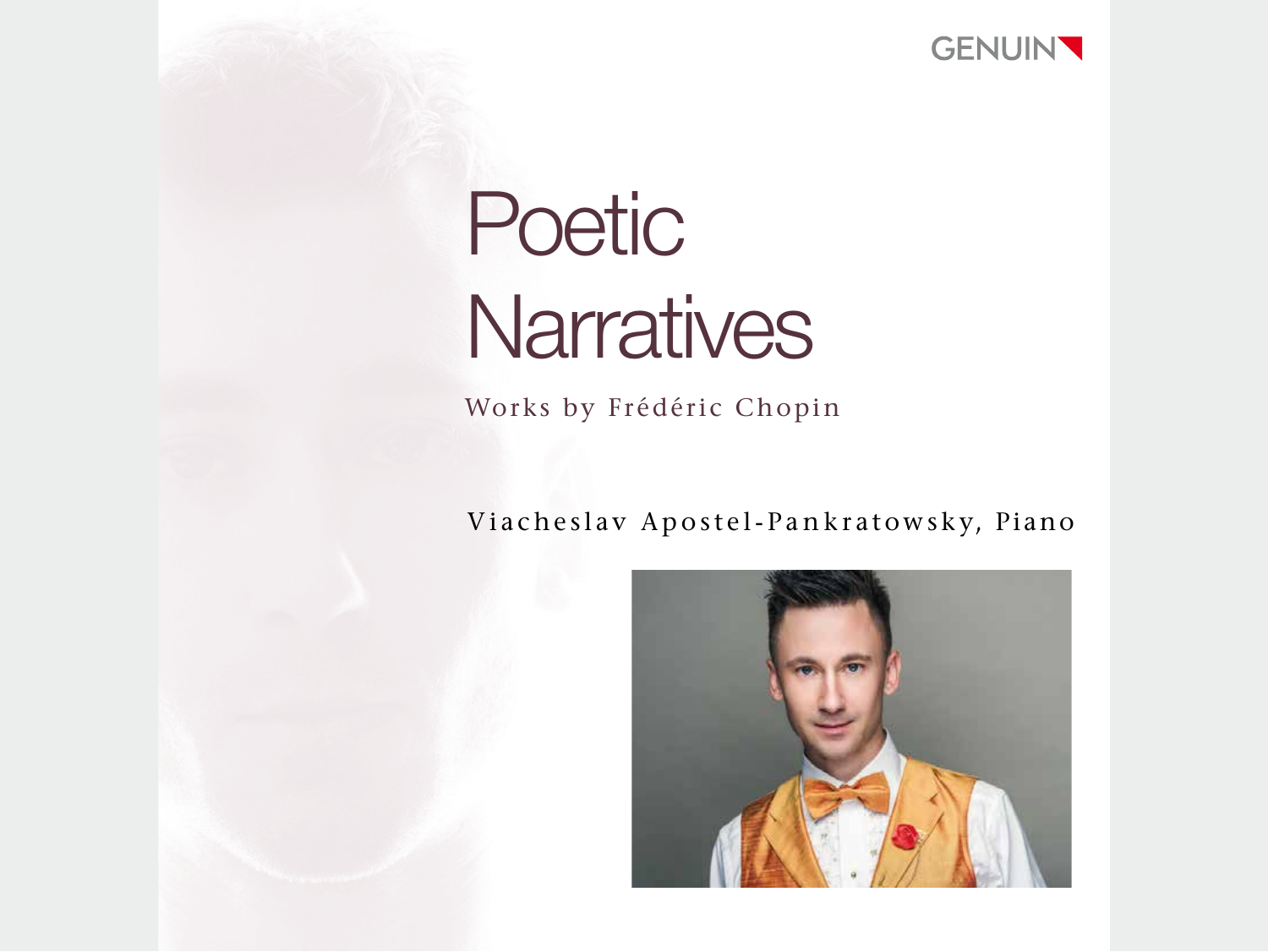#### Frédéric Chopin (1810–1849)

| 01 | Polonaise in A major, Op. 40,           |         |
|----|-----------------------------------------|---------|
|    | No. 1 (1838)                            | [05'53] |
| 02 | Valse in A minor, Op. posth.            |         |
|    | (1843)                                  | [02'18] |
| 03 | Nocturne in B-flat minor, Op. 9,        |         |
|    | No. 1 (1830–1831)                       | [05'29] |
| 04 | Nocturne in E-flat major, Op. 9,        |         |
|    | No. 2 (1830-1831)                       | [04'12] |
| 05 | Grande valse brillante in E-flat major, |         |
|    | Op. $18(1833)$                          | [05'33] |
| 06 | Grande valse brillante in A-flat major, |         |
|    | Op. 34, No. 1 (1835)                    | [04'59] |
| 07 | Grande valse brillante in A minor,      |         |
|    | Op. 34, No. 2 (1838)                    | [05'25] |
| 08 | Valse in A-flat minor, Op. 69,          |         |
|    | No. 1 (1835)                            | [04'16] |
|    |                                         |         |

| 09 | Valse in B minor, Op. 69,           |         |
|----|-------------------------------------|---------|
|    | No. 2 (1829)                        | [03'35] |
| 10 | Nocturne in E minor, Op. posth. 72, |         |
|    | $\overline{\rm No.~1~(1827)}$       | [03'36] |
| 11 | Nocturne in F minor, Op. 55,        |         |
|    | No. 1 (1844)                        | [05'44] |
| 12 | Valse in F minor, Op. 70,           |         |
|    | No. 2 (1842)                        | [03'13] |
| 13 | Valse in A-flat major, Op. 64,      |         |
|    | No. 1 (1846/47)                     | [02'03] |
| 14 | Valse in C-sharp minor, Op. 64,     |         |
|    | No. 2 (1846/47)                     | [03'51] |
| 15 | Valse in E minor, Op. posth.        |         |
|    | (around 1830)                       | [03'22] |
| 16 | Nocturne in C-sharp minor,          |         |
|    | Op. posth. (1830)                   | [04'18] |
|    |                                     |         |
|    |                                     |         |

Total Time [67'53]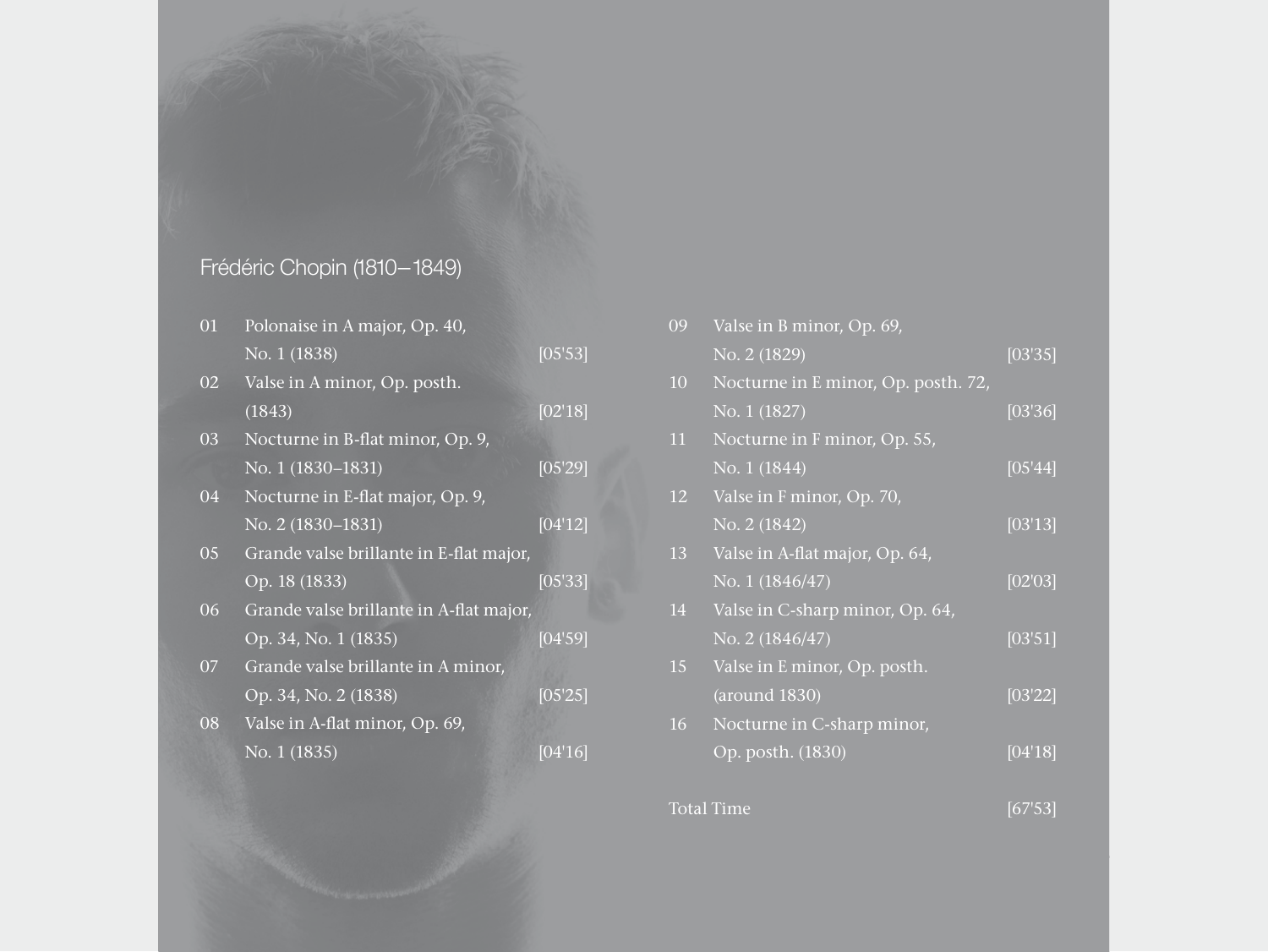*"Yes, Chopin must be called a genius, in the full meaning of the word; he is not merely a virtuoso, he is also a poet and can bring the poetry into view that lives in his soul. […] Then he is neither Pole, nor Frenchman, nor German […] his true fatherland is the dream-realm of poetry."* (Heinrich Heine)

Numerous books, essays, films, accounts, and portraits of all kinds speak about Frédéric Chopin (1810–1849). But the only truly authentic thing that we

*"I chose the pieces so that they complement and continue one another. Of course, each of them is a wonderfully self-contained work. In my interpretation, however, I make a kind of cycle out of them and invite the listener to imagine a continuous story."* 

To begin the album, Apostel-Pankratowsky has chosen one of the oldest Polish national dances: a polonaise, which is often used to open large festivities and which has been danced with great dignity and noble pride since time

### Poetic Narratives

have from this extremely reserved personality is his music. From the abundance of Chopin's œuvre, Viacheslav Apostel-Pankratowsky offers us a fine selection of nocturnes and waltzes, opening a door to the poetic world of this incomparable artist:

immemorial. Without a doubt this was also Chopin's attitude towards his fatherland Poland. The rhythmically taut *Polonaise in A major, Op. 40, No. 1* (1838) bears the apt nickname "Military Polonaise." While there is undoubtedly much power and drama to be found in Chopin's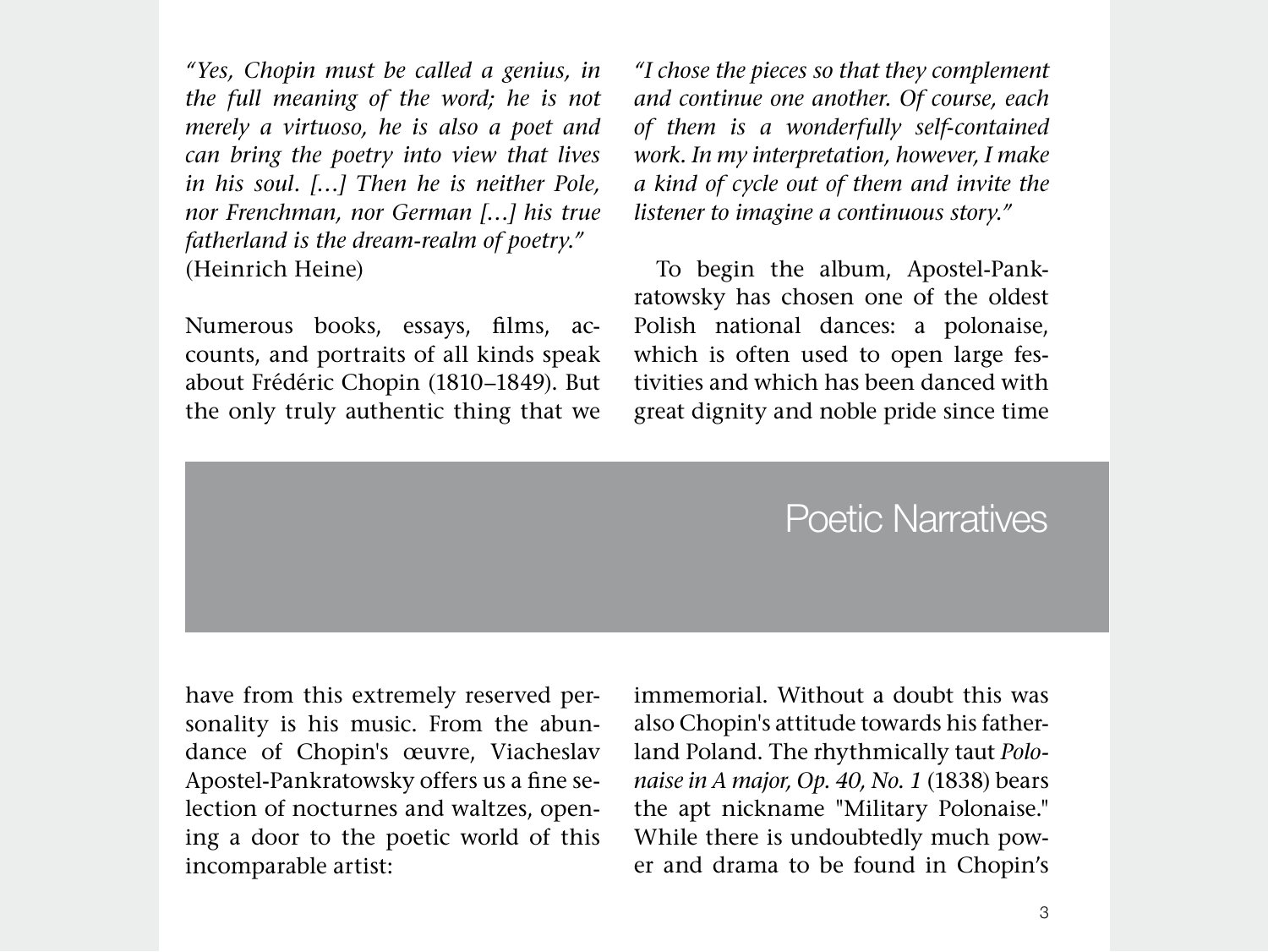extensive body of work, the essence of this artist is different: namely, introverted and concentrated. The piano is Chopin's most faithful and trusted companion. It is at the center of his work, and not only as a composer:

*"Chopin was also a fabulous pianist himself. But he didn't like playing on big stages. He liked a smaller, more intimate setting and familiar faces in the audience. I find this important for the appreciation of Chopin's miniatures. They are very personal, expressive, and incredibly poetic."*

Chopin loved singing and opera, and was particularly fond of the female voice. It served as a source of inspiration for him, and the melodies of the great bel canto operatic arias shine through in his nocturnes. Originally a nocturne was a song that was performed in the evening and for a private audience. As early as around 1811, the composer John Field (1782–1837) had the vision of leaving the singing to the piano alone. Many composers followed suit, and in Chopin, too, we often find reminiscences of Field's style. Nevertheless, with his nocturnes, Chopin created a completely new and unique musical genre.

Initially, Chopin had a rather ambivalent relationship to the waltz, and yet he was unable to avoid it. The enthusiasm for dancing and the joy that the waltz had aroused in all of Europe's ballrooms also reached Warsaw at the beginning of the nineteenth century. The young Chopin was bewildered and fascinated in equal measure by this music. The waltz piqued his interest insofar as it was effective music with a massive popular appeal, but he struggled to recognize it as a serious genre. This may also have been the reason why he did not publish more than half of his waltz compositions.

Nothing was more far-removed from the serious-natured Chopin than to write mere entertainment music. And so he elaborated most of his waltzes so artfully that in the end they were no longer danceable. Or else he lent them, as in the *Valse in A minor, Op. posth.* (between 1843), such a melancholy tone that they were out of the question for the grand, gleaming, sumptuous ballroom. This made Chopin's waltzes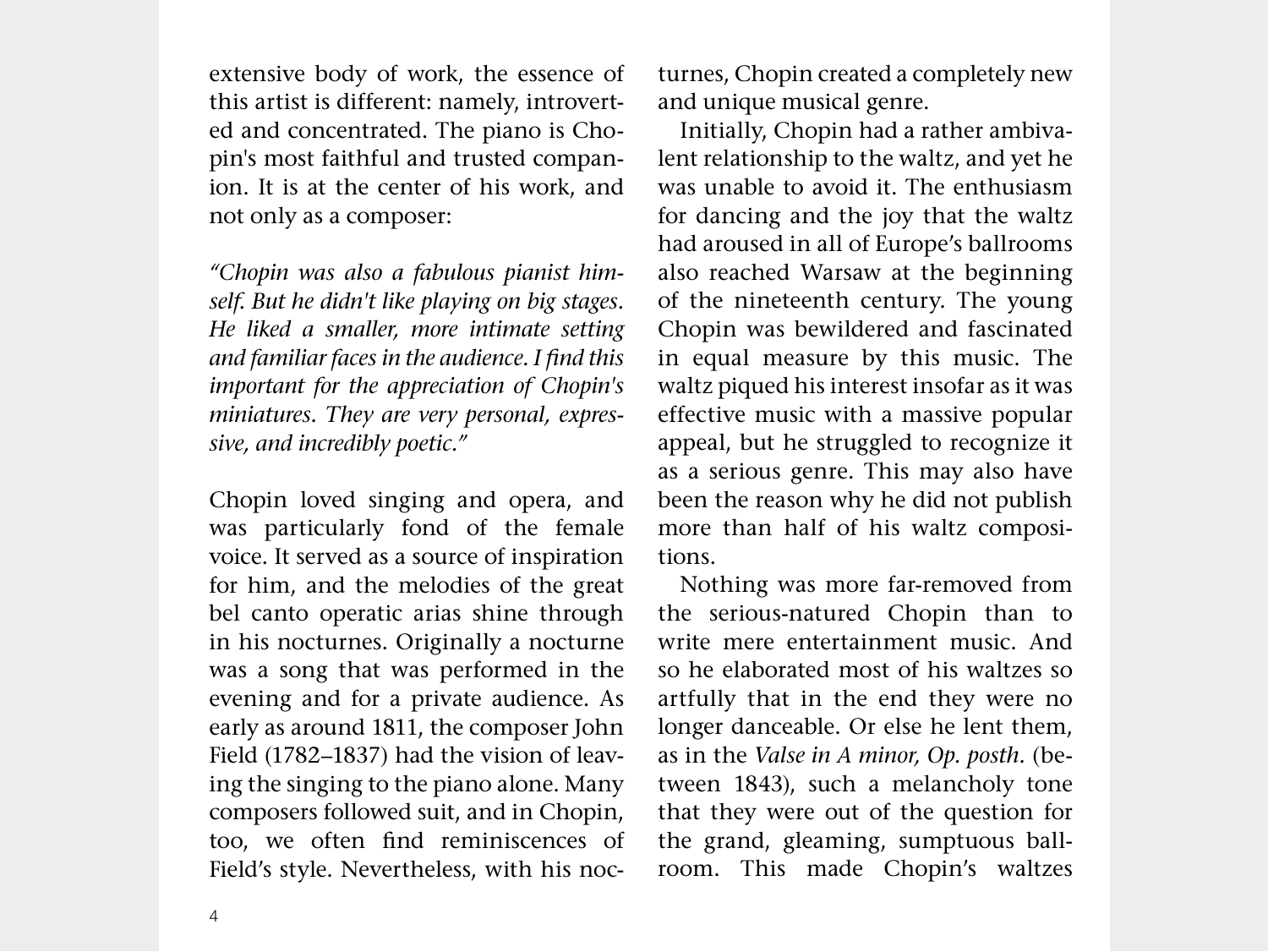and nocturnes all the more suitable, however, for conquering the Parisian salons. He wrote his *Nocturnes, Op. 9* in Vienna and at the beginning of his sojourn in Paris in the years 1830/31, dedicating them to the outstanding pianist Marie Pleyel, wife of the piano manufacturer Camille Pleyel. Chopin was closely associated with the Pleyels, both in terms of friendship and business. A grand piano on which Chopin had played would fetch top prices, and thus Pleyel was only too happy to loan his instruments to the gifted pianist.

The first waltz that Chopin approved for publication is the fast-paced *Grande valse brillante in E-flat major, Op. 18*  (1833). It is quite extraordinary in that we not only hear the spinning couples on the dance floor; a truly festive dance atmosphere, as it were, also presents itself before our inner eye. In terms of its its sparkle and good cheer, the following *Grande valse brillante in A flat major, Op. 34, No. 1* (1835) is fully its equal. It is all the more surprising that another *Grand valse brillante*, *Op. 34, No. 2 in A minor* (1838), turns out to be such a sorrowful, melancholic waltz. It was a novelty

for Chopin to write a waltz in a minor key, and in it the composer's Romantic nature finds an excellent vehicle of expression.

The *Valse in A-flat major, Op. 69, No. 1* is a truly enchanting work. It is difficult to understand why Chopin did not have it published during his lifetime. Perhaps this so-called "Farewell Waltz" simply contained too much intimacy and remembrance. He wrote it in 1835 at the request of Maria Wodzińska, who is rumored to have been his fiancee. As for the second *Op. 69 Valse in B minor* (1829), on the other hand, it is known that Chopin would have preferred to see it burned after his death. Like with many other posthumously published works by Chopin, this would undoubtedly have been a bitter loss.

The *Nocturne in E minor, Op. 72, No. 1*, written in 1827, is another of Chopin's works that only appeared in print after the composer's death. He wrote it when he was just seventeen, and one wonders how someone so young could compose such a melancholy, passionate song. Chopin wrote his music as others wrote their diaries, with all his heart and without censoring anything.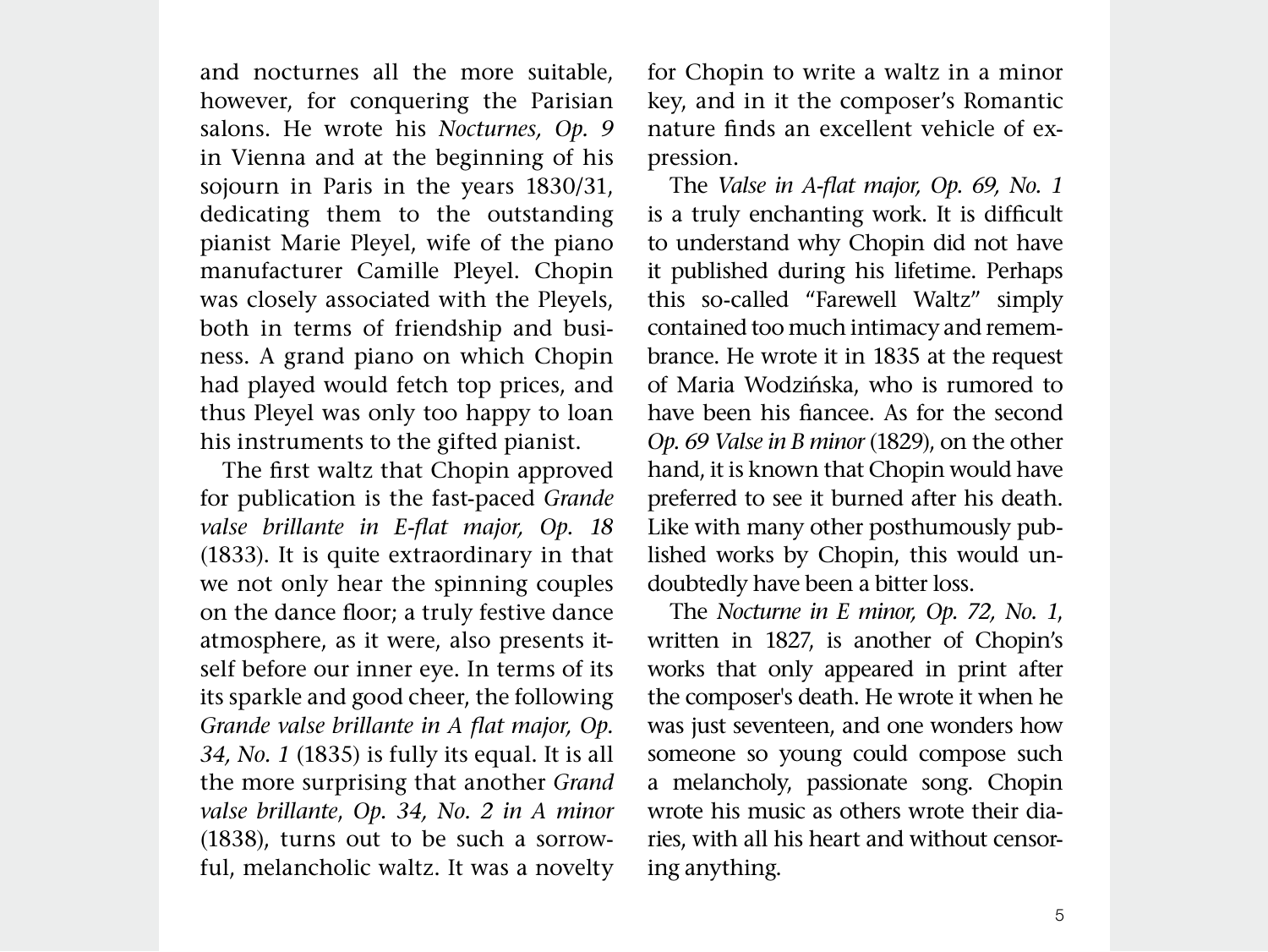His friendship with Jane Stirling reveals how important constancy was to him. She entered Chopin's life after an extremely exciting and intense time alongside George Sand. She was his student, whose musicality and pianistic talent he held in high esteem, and this generous and intelligent, but rather unassuming woman had become very important to him. Stirling gave her heart to Chopin and remained faithful to him even after his death as she tended his grave. The *Nocturne in F minor, Op. 55, No. 1* (1844) is dedicated to Stirling.

Chopin was always generous in giving away his manuscripts. Of the dreamy *Valse in F minor, Op. 70, No. 2* (1842) alone he made five copies, thus giving delight to several people. In addition, Chopin enjoyed playing intellectually diverting games with his waltzes, and thus also with his salon audience. The so-called "Minute Waltz," the *Valse in A-flat major, Op. 64, No. 1* (1846/47), is perhaps the best example of this. Although it whirls along at a breakneck pace, the idea is by no means to play it in around a minute. Rather, the charm of the waltz lies in its ability to musically capture

the impression of a moment. If George Sand's account is to be believed, she had encouraged Chopin, in a moment of leisure, to portray her little poodle in music – spawning another nickname of this waltz which is commonly used in France: "Petit chien."

All three pieces from Op. 64 are dedicated to women who were both performers and hosts. With his *Valse, Op. 64, No. 2* (1846/47) – this time again in a minor key (C-sharp minor) and featuring ravishing, yearning sighs – Chopin also knew how to emotionally captivate the ladies.

What could be more appropriate than to conclude a musical soiree with the *Valse in E minor, Op. posth.* (around 1830). Viacheslav Apostel-Pankratowsky closes his poetic narrative with gripping virtuosity in this spirited music, with its contrasting middle section and brilliant coda. As an epilogue, however, he adds a work dedicated to Chopin's eldest sister Ludwika, who thankfully compiled an inventory of her brother's unpublished works after his death. It was also she who gave the nameless piece in *C-sharp minor, Op. posth* (1830) the title *Nocturne*.

*Anna-Barbara Schmidt*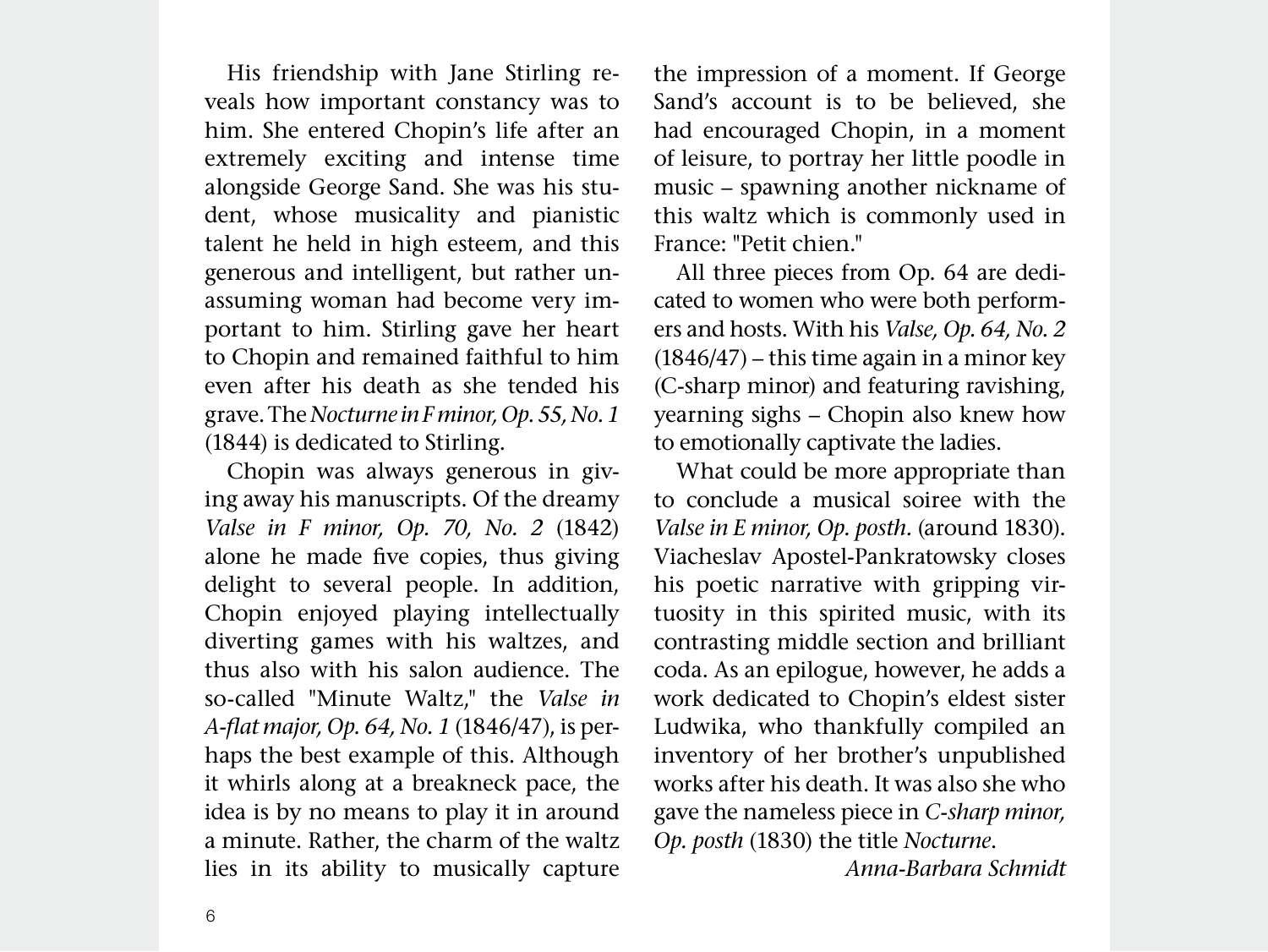#### The Artist Biographical notes

Moscow-born pianist *Viacheslav Apostel-Pankratowsky* received intensive musical training from an early age. At the age of ten he appeared regularly at regional competitions and performed numerous concerts. As part of his studies at Moscow's Gnessin Institute, Apostel-Pankratowsky obtained degrees as a pianist, chamber musician, piano teacher, and répétiteur. His teachers included well-known artists such as Naum Shtarkman and Vera Nosina. While still a student he regularly took part in national and international competitions and performed solo and chamber music concerts in Russia, Ukraine, Italy, and Portugal. In 2006, Apostel-Pankratowsky passed the entrance exams for postgraduate piano studies at the University of Music and Theater "Felix Mendelssohn Bartholdy" in Leipzig, where he studied in the class of Christoph Taubert. From 2008 to 2013, he then studied to become a teacher at the University of Music "Franz Liszt"

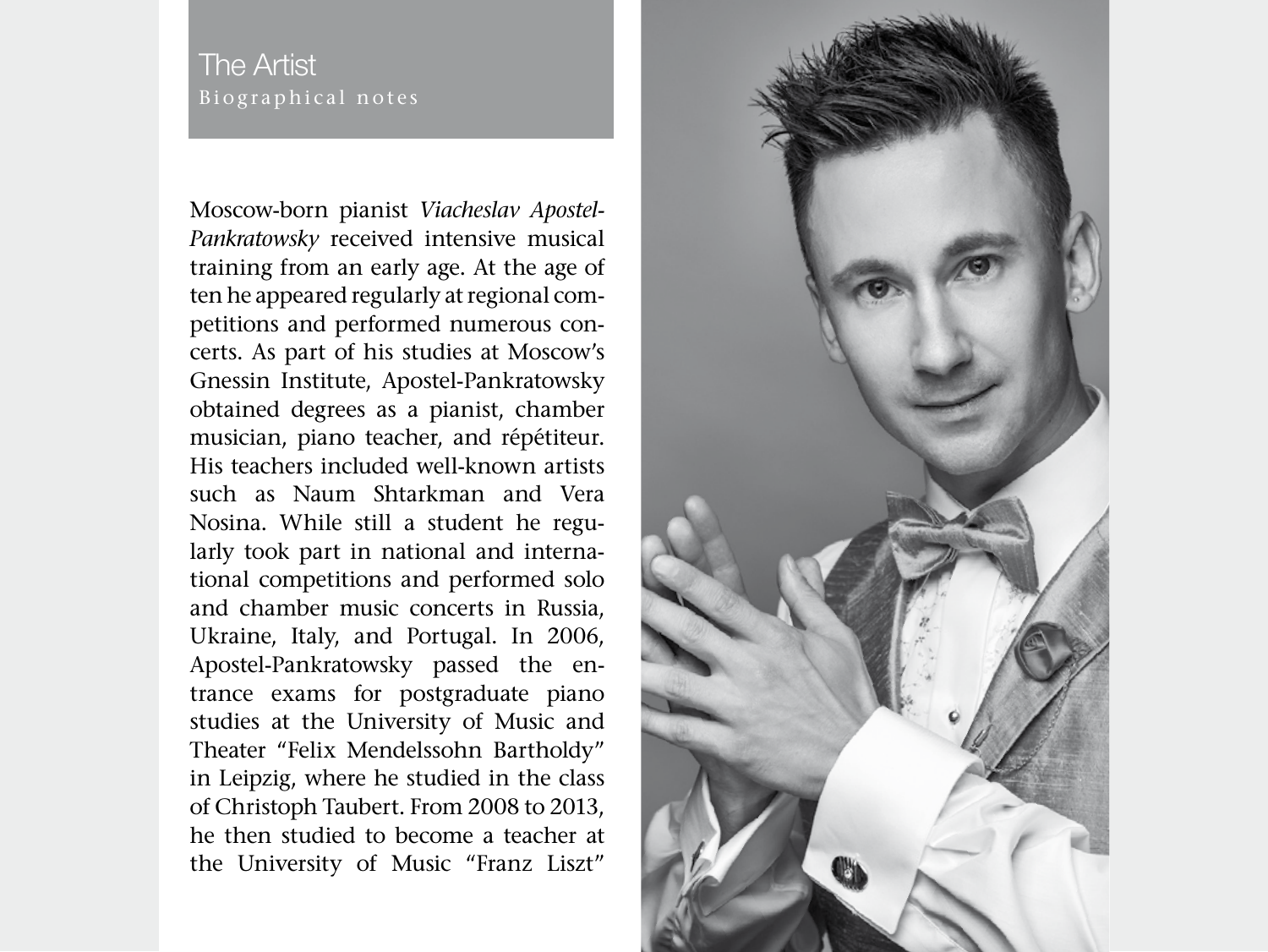Weimar. This time was also characterized by a wide variety of artistic activities. As a répétiteur and pianist, he took part in Ludger Vollmer's opera project Schiller's Robbers – Rap'n Breakdance Opera and served as a piano teacher and solo répétiteur at several music and art schools. During this time he also held a teaching position at the University of Music in Weimar. To round off his training in keyboard instruments, Apostel-Pankratowsky acquired an additional teaching qualification on the organ. His debut CD Impromptus, Songs and Consolations was released in 2020 and featured works by Franz Schubert and Franz Liszt. In PIANO News magazine it received the following review: "… In his interpretation they are 'songs without words': the whole articulation aims at the 'narrative,' at a ballad-like tone. In the process the pianist (like a gifted song interpreter) manages to do without exaggerated theatrics. He succeeds wonderfully in teasing out inner melodies …" And in MusicWeb International (July 2020): "Apostel-Pankratowsky plays the [...] Impromptus [...] with considerable skill and empathy for the music." Viacheslav Apostel-Pankratowsky

works as a piano teacher and répétiteur. In addition to his teaching activities, he regularly performs concerts.

*www.viacheslavapostel.de*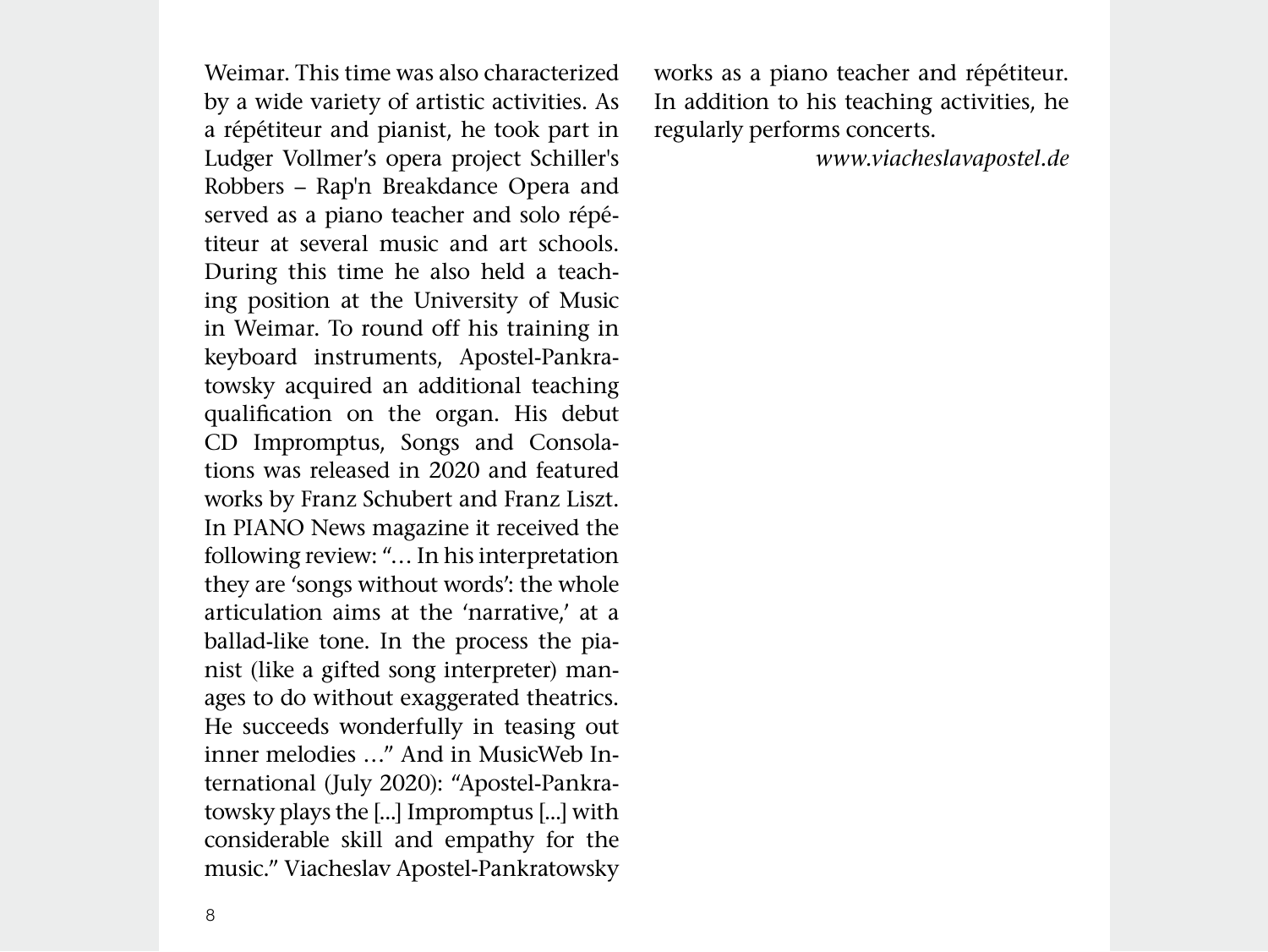*"Ja, dem Chopin muß man Genie zusprechen, in der vollen Bedeutung des Worts; er ist nicht bloß Virtuose, er ist auch Poet, er kann uns die Poesie, die in seiner Seele lebt, zur Anschauung bringen. [...] Er ist alsdann weder Pole noch Franzose noch Deutscher [...], sein wahres Vaterland ist das Traumreich der Poesie."* (Heinrich Heine)

*"Ich habe die Stücke so ausgesucht, dass sie sich quasi ergänzen und weiterführen. Natürlich ist jedes von ihnen ein wunderbar in sich geschlossenes Werk. In meiner Interpretation aber mache ich aus ihnen eine Art Zyklus und lade die Hörer ein, sich eine fortlaufende Geschichte vorzustellen."* 

## Poetische Erzählungen

Zahlreiche Bücher, Aufsätze, Filme, Berichte und Portraits jeglicher Couleur erzählen über Frédéric Chopin (1810–1849). Das einzig wirklich Authentische, was wir von diesem ausgesprochen zurückhaltenden Menschen aber haben, ist seine Musik. Viacheslav Apostel-Pankratowsky trifft aus der Fülle des Chopinschen Œuvres eine feine Auswahl an Nocturnes und Walzern und öffnet damit ein Tor zu der poetischen Welt dieses unvergleichlichen Künstlers:

Zum Auftakt wählt Apostel-Pankratowsky einen der ältesten polnischen Nationaltänze: eine Polonaise, mit der üblicherweise große Festivitäten eröffnet werden und die von jeher mit viel Würde und mit aufrechtem Stolz getanzt wird. Zweifellos war das auch Chopins Haltung gegenüber seinem Vaterland Polen. Die rhythmisch straffe *Polonaise op. 40, Nr. 1 in ADur*  (1838) trägt den passenden Beinamen "Militärpolonaise". Auch wenn sich in Chopins umfangreichem Werk zweifellos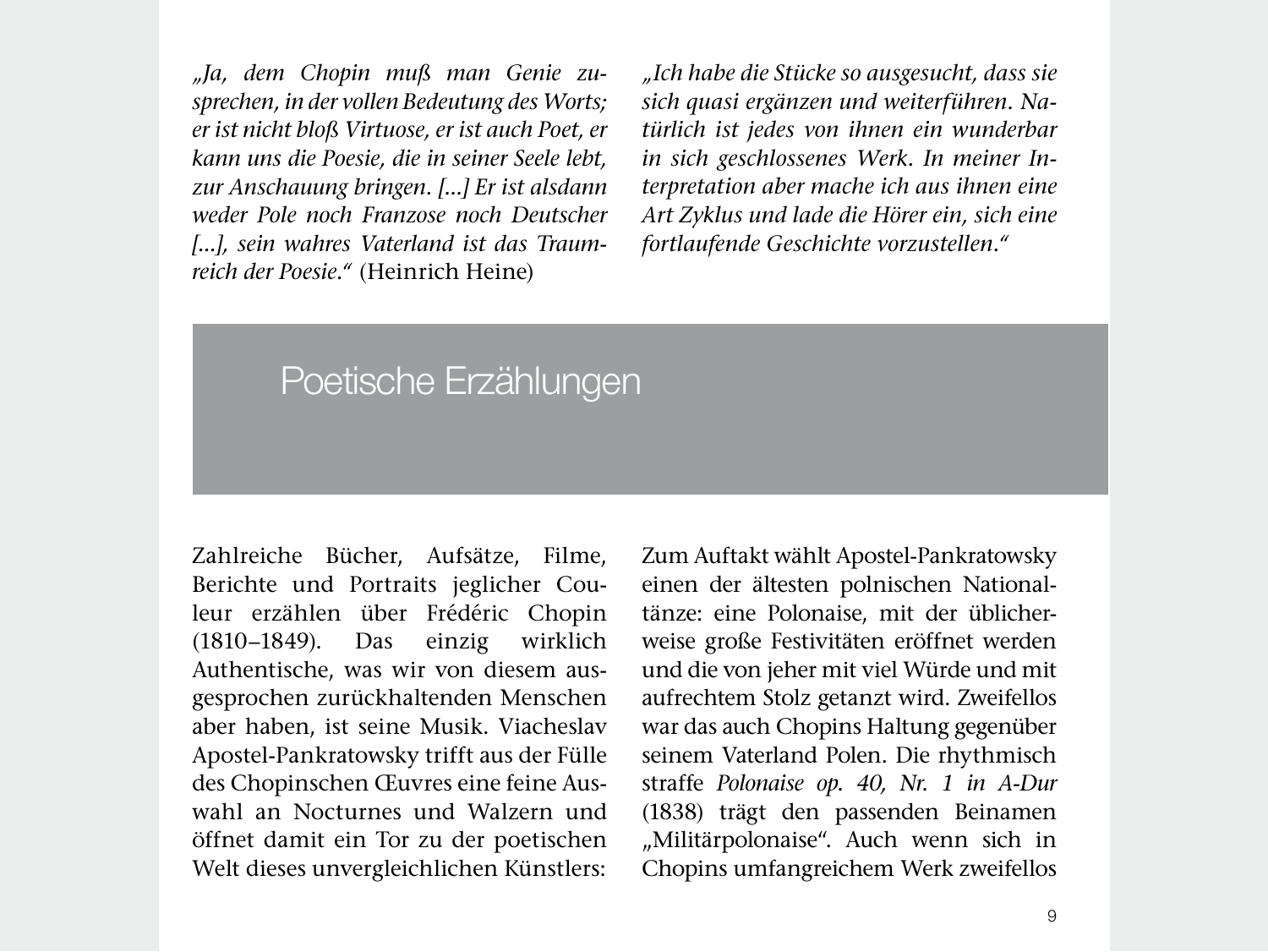viel Kraftvolles und Dramatisches findet, so ist doch das Wesen dieses Künstlers ein anderes: verinnerlicht und konzentriert. Das Klavier ist Chopin der treueste und vertrauteste Gefährte. Es steht im Mittelpunkt seines Schaffens, nicht nur als Komponist:

*"Chopin war selbst auch ein grandioser Pianist. Aber er spielte nicht gerne auf großen Bühnen. Er mochte ein kleineres, intimes Ambiente und bekannte Gesichter im Publikum. Ich finde, dass dies für die Wahrnehmung von Chopins Miniaturen wichtig ist. Sie sind sehr persönlich, ausdrucksstark und einfach unglaublich poetisch."*

Er liebte den Gesang und die Oper. Vor allem die weibliche Stimme hatte es Chopin angetan. Sie war ihm Inspirationsquelle und in seinen Nocturnes scheinen die Melodien der großen Belcanto Opernarien durch. Als Nocturne wurde seinerzeit ein am Abend vorgetragenes Gesangstück bezeichnet, das im privaten Kreise aufgeführt wurde. Der Komponist John Field (1782–1837) hatte bereits um etwa 1811 die Vision, den Gesang hierbei einzig dem Klavier zu überlassen. Viele Komponisten taten es ihm gleich und auch bei Chopin finden sich immer wieder Reminiszenzen an den Fieldschen Stil. Dennoch kreierte Chopin mit seinen Nocturnes eine ganz neue und eigene Musikgattung.

Zum Walzer hatte Chopin anfangs ein eher ambivalentes Verhältnis und doch konnte er sich ihm nicht entziehen. Die Tanzbegeisterung und Freude, die der Walzer in allen Ballsälen Europas ausgelöst hatte, erreichte Anfang des 19. Jahrhunderts auch Warschau. Den jugendlichen Chopin befremdete und faszinierte diese Musik gleichermaßen. Als wirkungsvolle, äußerst populäre Musik erweckte der Walzer sein Interesse, aber er tat sich schwer, ihn als eine ernstzunehmende Werkgattung anzuerkennen. Das mag auch der Grund gewesen sein, warum er mehr als die Hälfte seiner Walzerkompositionen gar nicht zum Druck freigab.

Nichts lag dem ernsten Chopin ferner, als bloße Unterhaltungsmusik zu schreiben. Also arbeitete er die meisten seiner Walzer kompositorisch so kunstvoll aus, dass sie am Ende gar nicht mehr tanzbar waren. Oder aber er verlieh ihnen, wie etwa bei dem *Valse op. posth. in a-Moll*  (zwischen 1843), eine derart melancho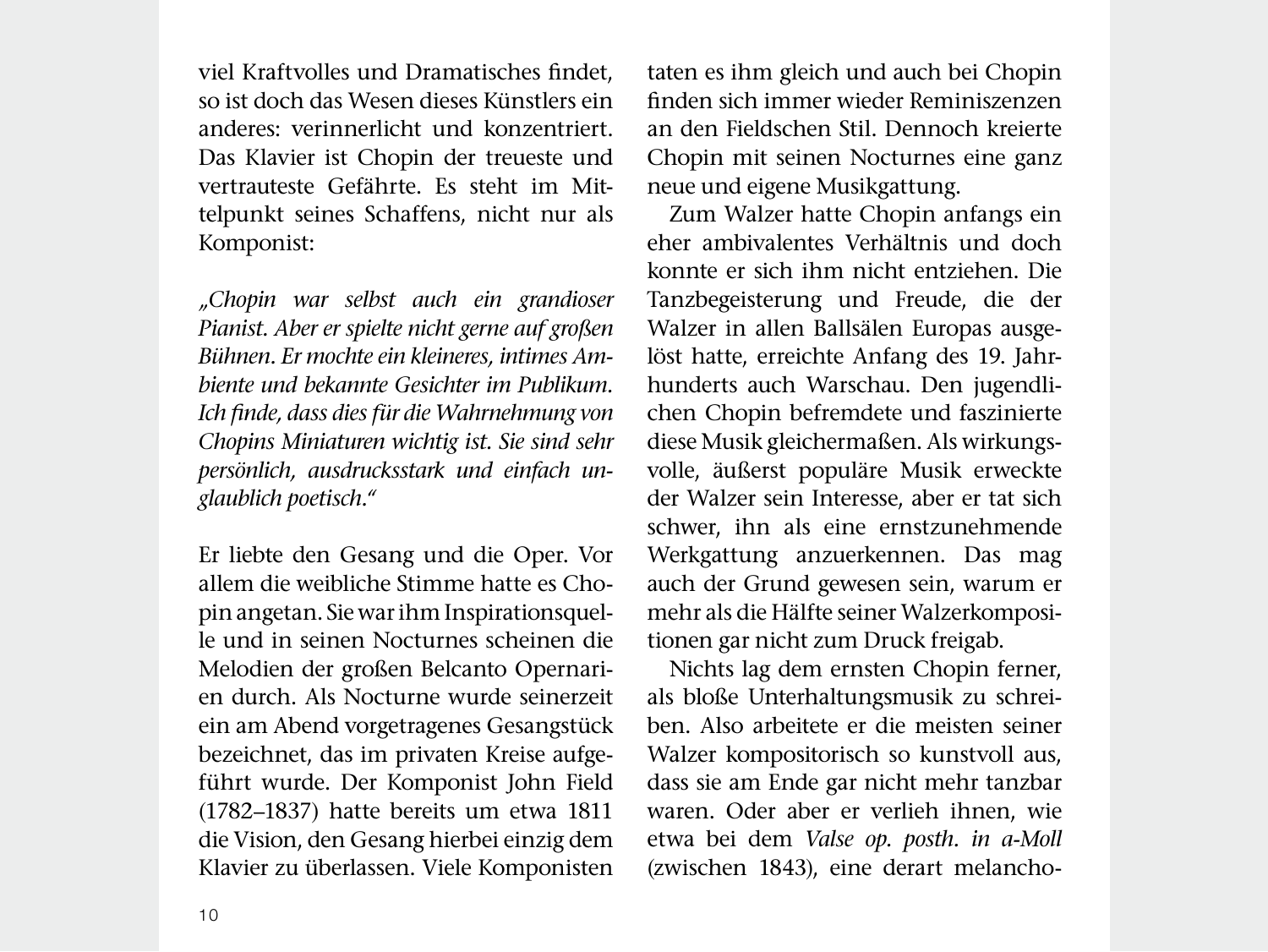lische Note, dass sie für den prunkvoll glänzenden großen Tanzsaal gar nicht infrage kamen. Umso mehr aber eroberten Chopins Walzer und Nocturnes die Pariser Salons. Seine *Nocturnes op. 9* schrieb er in Wien und zu Beginn seiner Pariser Zeit in den Jahren 1830/31. Er widmete sie der herausragenden Pianistin Marie Pleyel, der Frau des Klavierfabrikanten Camille Pleyel. Den Pleyels war Chopin eng verbunden, freundschaftlich wie geschäftlich. Ein Flügel, auf dem Chopin gespielt hatte, erzielte Höchstpreise und so überließ Pleyel dem begnadeten Pianisten seine Instrumente nur zu gern zur Leihe.

Der erste Walzer, den Chopin zur Veröffentlichung freigab ist der temporeiche *Grande valse brillante op. 18 in Es-Dur*  (1833). Er ist tatsächlich außergewöhnlich, indem man nicht nur die sich drehenden Tanzpaare heraushört, sondern gleichsam eine echte Tanz- und Festatmosphäre vor dem inneren Auge erwachsen sieht. Der darauffolgende *Grande valse brillante op. 34, Nr. 1 in As-Dur* (1835) steht diesem mit seinem Glanz und seiner Fröhlichkeit in nichts nach. Umso mehr überrascht es, hinter derselben Bezeichnung in *op. 34 Nr. 2 in a-Moll* (1838) einen

so kummervoll-melancholischen Walzer zu hören. Es war ein Novum, dass Chopin einen Walzer in einer Molltonart schrieb, wobei das romantische Wesen des Komponisten darin natürlich besonders gut zur Geltung kommt.

Ein ausgesprochen zauberhaftes Werk ist der *Valse op. 69, Nr. 1 in As-Dur*. Warum ihn Chopin zu seinen Lebzeiten nicht für den Druck vorsah, ist kaum zu begreifen. Vielleicht lag einfach zu viel Intimität und Erinnerung in diesem sogenannten "Abschiedswalzer". Er schrieb ihn 1835 auf Wunsch von Maria Wodzińska, von der man munkelt, sie sei seine Verlobte gewesen. Von dem zweiten *Walzer* aus *op. 69 in h-Moll* (1829) hingegen weiß man, dass Chopin ihn nach seinem Ableben lieber verbrannt sehen wollte. Ganz ohne Frage wäre das – wie bei vielen anderen posthum herausgegebenen Werken Chopins – ein herber Verlust gewesen.

Auch das bereits 1827 entstandene *Nocturne op. 72, Nr. 1 in e-Moll* gehört zu jenen Werken Chopins, die erst nach dem Tod des Komponisten im Druck erschienen. Chopin schrieb es mit gerade einmal 17 Jahren und man fragt sich, wie ein so junger Mensch einen so schwermütig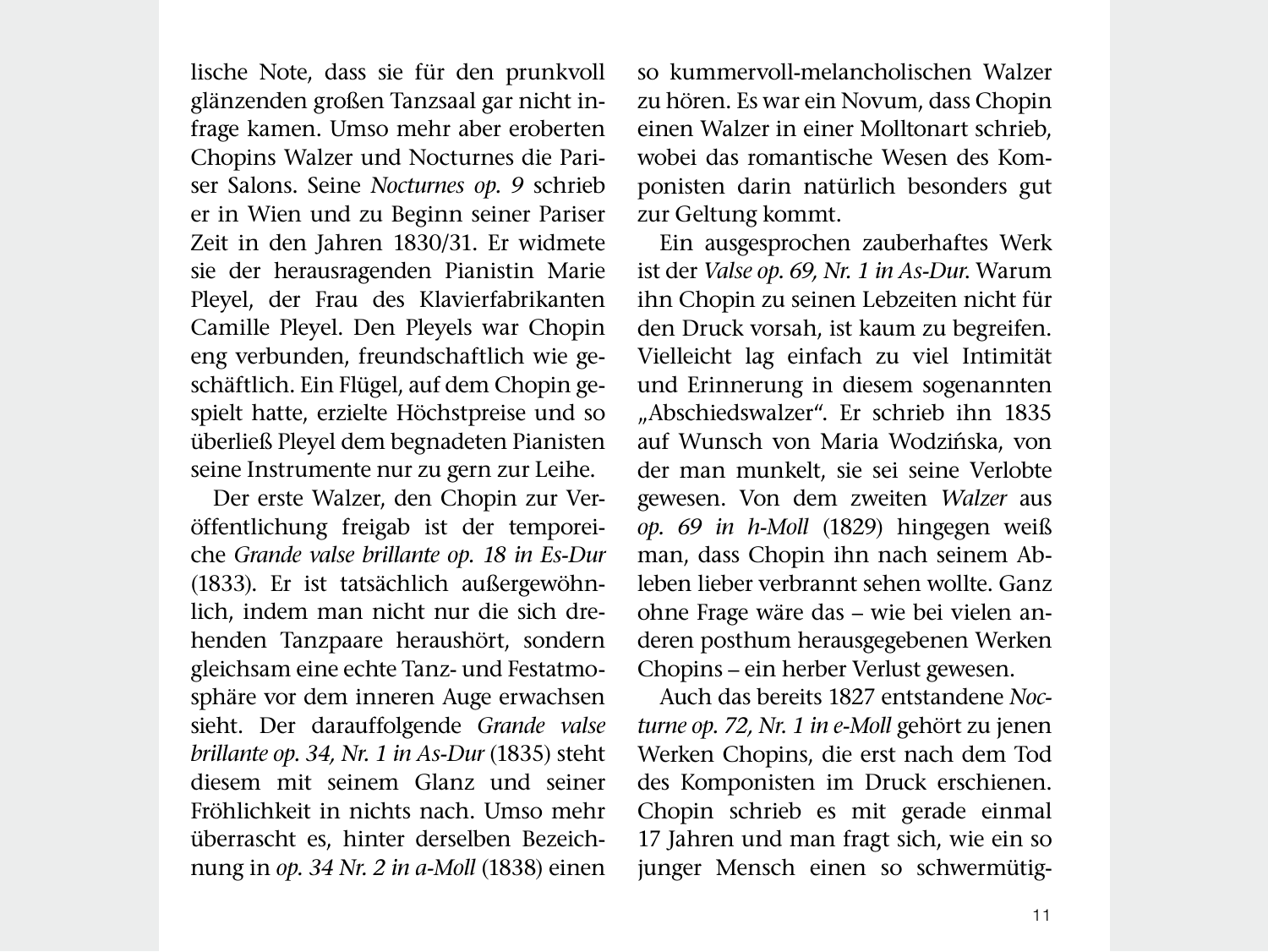leidenschaftlichen Gesang schreiben kann. Chopin schrieb seine Musik, wie andere das Tagebuch, mit vollem Herzen und ohne Zensur.

Wie wichtig Beständigkeit für jemanden wie Chopin war, zeigt die Freundschaft zu Jane Stirling. Nach der äußerst aufregenden und intensiven Zeit an der Seite von George Sand trat sie in Chopins Leben. Als seine Schülerin, deren Musikalität und pianistisches Talent er sehr schätzte, war ihm die großherzige und intelligente, aber eher unauffällige Frau sehr wichtig geworden. Jane Stirling hatte ihr Herz Chopin geschenkt und blieb ihm treu bis über seinen Tod hinaus, indem sie sein Grab pflegte. Jane Stirling ist das *Nocturne op. 55, Nr. 1 in f-Moll* (1844) gewidmet.

Chopin war stets großzügig im Verschenken seiner Manuskripte. Allein von dem traumwandlerischen *Valse op. 70, Nr. 2 in f-Moll* (1842) fertigte er fünf Stück an und beglückte somit gleich mehrere Personen. Daneben trieb Chopin mit seinen Walzern – und damit auch mit seinem Salon-Publikum – gern ein intellektuellunterhaltsames Spiel. Der sogenannte "Minutenwalzer", der *Valse op. 64, Nr. 1* 

*in As-Dur* (1847), ist vielleicht das beste Beispiel dafür. Obwohl er in einem rasend schnellen Tempo dahinwirbelt, so ist der Gedanke keineswegs, ihn etwa in einer Minute zu schaffen. Vielmehr liegt der Reiz des Walzers darin, den Eindruck eines Augenblicks musikalisch festzuhalten. Wenn man George Sands Bericht glauben darf, so hatte sie Chopin in einer Mußestunde dazu angeregt, das Spiel ihres Schoßhündchens in Musik umzusetzen. Der in Frankeich geläufige Beiname dieses Walzers lautet deshalb auch "Petit chien".

Alle drei Stücke aus op. 64 sind Frauen gewidmet, die sowohl Interpretinnen als auch Gastgeberinnen waren. Mit seinem *Valse op. 64, Nr. 2* (1847) – diesmal wieder in einer Molltonart (cis-Moll) und mit hinreißend schmachtenden Seufzern versehen – wusste Chopin die Damen indes auch emotional zu verzücken.

Was könnte geeigneter sein, als eine Musikalische Soiree mit dem *Valse op. posth. in e-Moll* (um 1830) zu beenden. Zupackend virtuos, schwungvoll, mit einem kontrastierenden Mittelteil sowie einer glanzvollen Coda beschließt Viacheslav Apostel-Pankratowsky seine poetische Erzählung. Als Epilog fügt er jedoch noch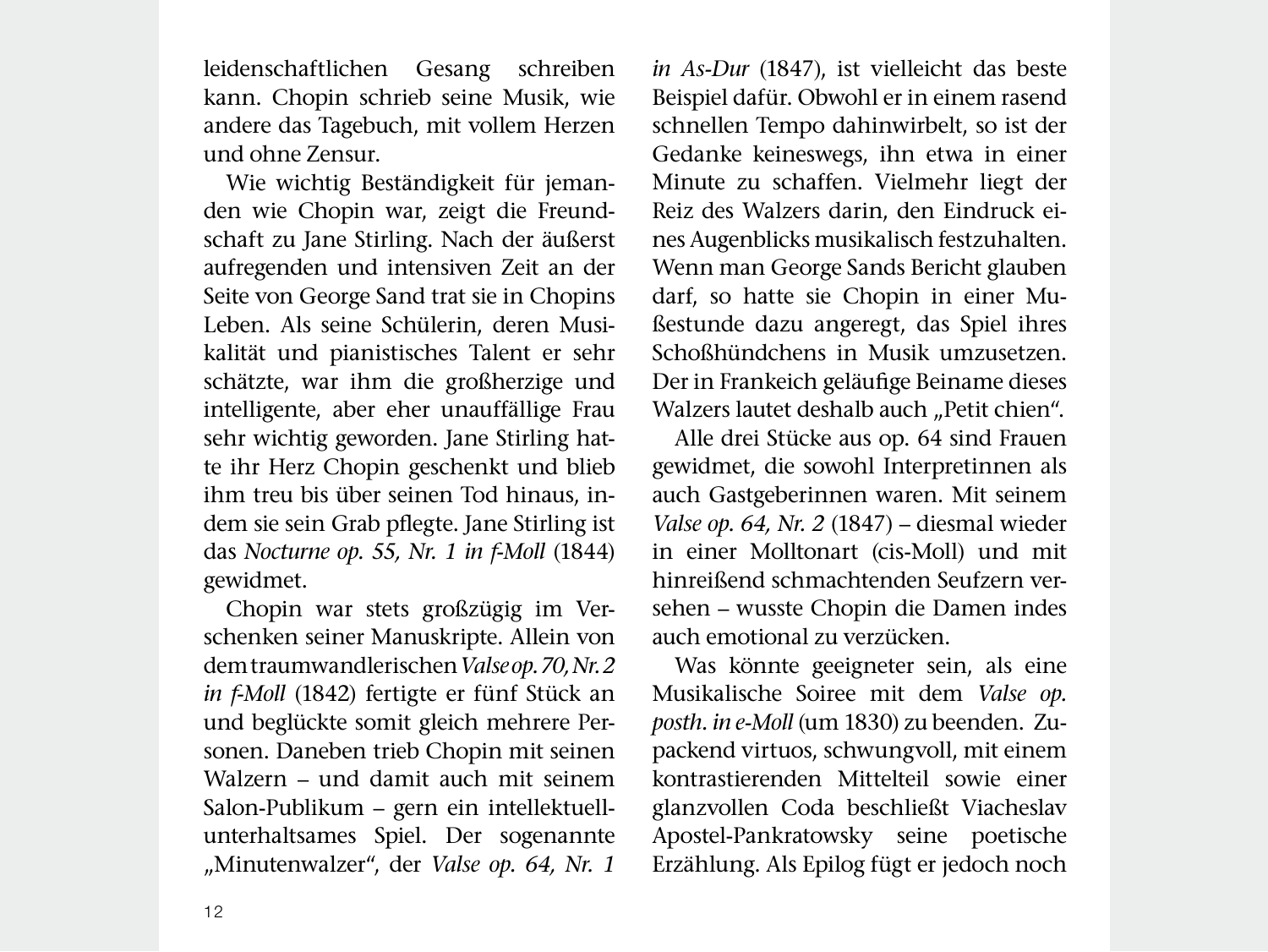ein Werk hinzu, dass Chopins ältester Schwester Ludwika gewidmet ist, die nach dem Tod ihres Bruders dankenswerterweise ein Verzeichnis seiner nicht herausgegeben Werke angelegt hat. Sie war es auch, die dem namenlosen op. posth. (cis-Moll) (1830) den Titel *Nocturne* gab.

*Anna-Barbara Schmidt*

Der Künstler Biografische Anmerkungen

Der in Moskau geborene Pianist *Viacheslav Apostel-Pankratowsky* erhielt seit frühester Kindheit eine intensive musikalische Ausbildung. Schon mit 10 Jahren trat er regelmäßig bei regionalen Wettbewerben auf und spielte zahlreiche Konzerte. Im Rahmen seines Studiums am Moskauer Gnessin-Institut erlangte Apostel-Pankratowsky Abschlüsse als Pianist, Kammermusiker, Klavierlehrer und Korrepetitor. Zu seinen Lehrern zählten bekannte Künstler wie Naum Shtarkman und Vera Nosina. Schon während seines Studiums nahm er regelmäßig erfolgreich an nationalen und internationalen Wettbewerben teil und spielte Solo- und Kammermusikkonzerte in Russland, der Ukraine, Italien und Portugal. 2006 bestand Apostel-Pankratowsky die Aufnahmeprüfungen für ein Aufbaustudium Klavier an der Hochschule für Musik und Theater "Felix Mendelssohn Bartholdy" in Leipzig und studierte dort in der Klasse von Christoph Taubert. Im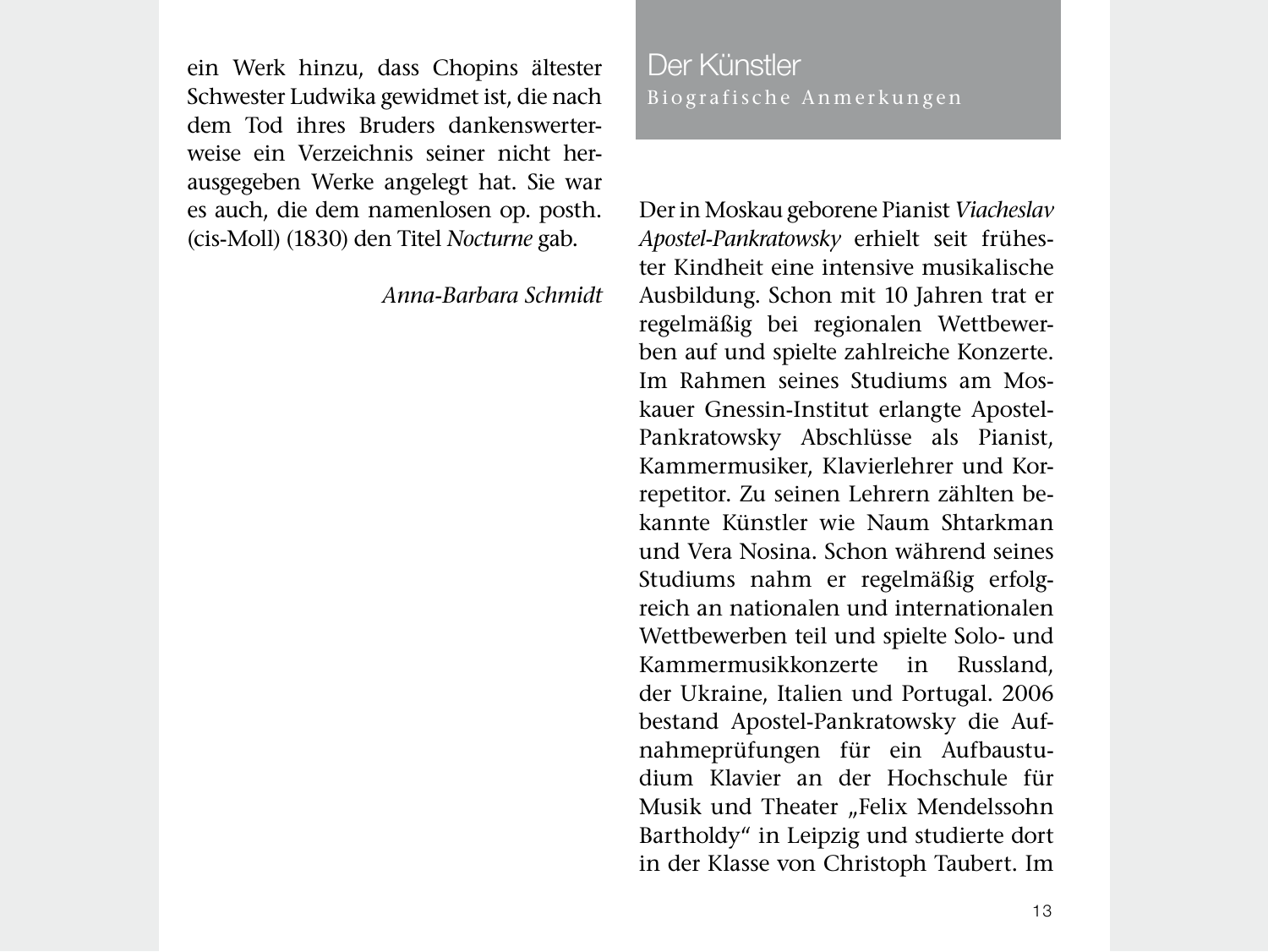Anschluss belegte er von 2008 bis 2013 ein Lehramtsstudium an der Hochschule für Musik FRANZ LISZT in Weimar. Auch diese Zeit war geprägt von verschiedensten künstlerischen Aktivitäten. Als Korrepetitor und Pianist wirkte er unter anderem am Opernprojekt *Schillers Räuber – Rap´n Breakdance Opera* von Ludger Vollmer mit und war Klavierlehrer und Solorepetitor an mehreren Musik- und Kunstschulen. Zudem hatte er in dieser Zeit einen Lehrauftrag an der Weimarer Musikhochschule inne. Zur Abrundung seiner Ausbildung an Tasteninstrumenten erwarb Apostel-Pankratowsky eine zusätzliche Lehrbefähigung für das Instrument Orgel. 2020 erschien seine Debüt-CD *Impromptus, Songs and Consolations* mit Werken von Franz Schubert und Franz Liszt. Im Magazin PIANO News wurde sie folgendermaßen rezensiert: "...In seiner Interpretation sind es ,Lieder ohne Worte': Die ganze Artikulation zielt auf das 'Erzählerische', auf einen balladenhaften Ton ab. Dabei gelingt es dem Pianisten (wie einem begnadeten Liedinterpreten) auf übertriebene Theatralik zu verzichten. Innere Melodien hervorzulocken gelingt ihm

grandios…" und in MusicWeb International: "Apostel-Pankratowsky plays the [...] Impromptus [...] with considerable skill and empathy for the music." Viacheslav Apostel-Pankratowsky arbeitet als Klavierlehrer und Korrepetitor. Neben seiner pädagogischen Tätigkeit gibt er regelmäßig Konzerte.

*www.viacheslavapostel.de*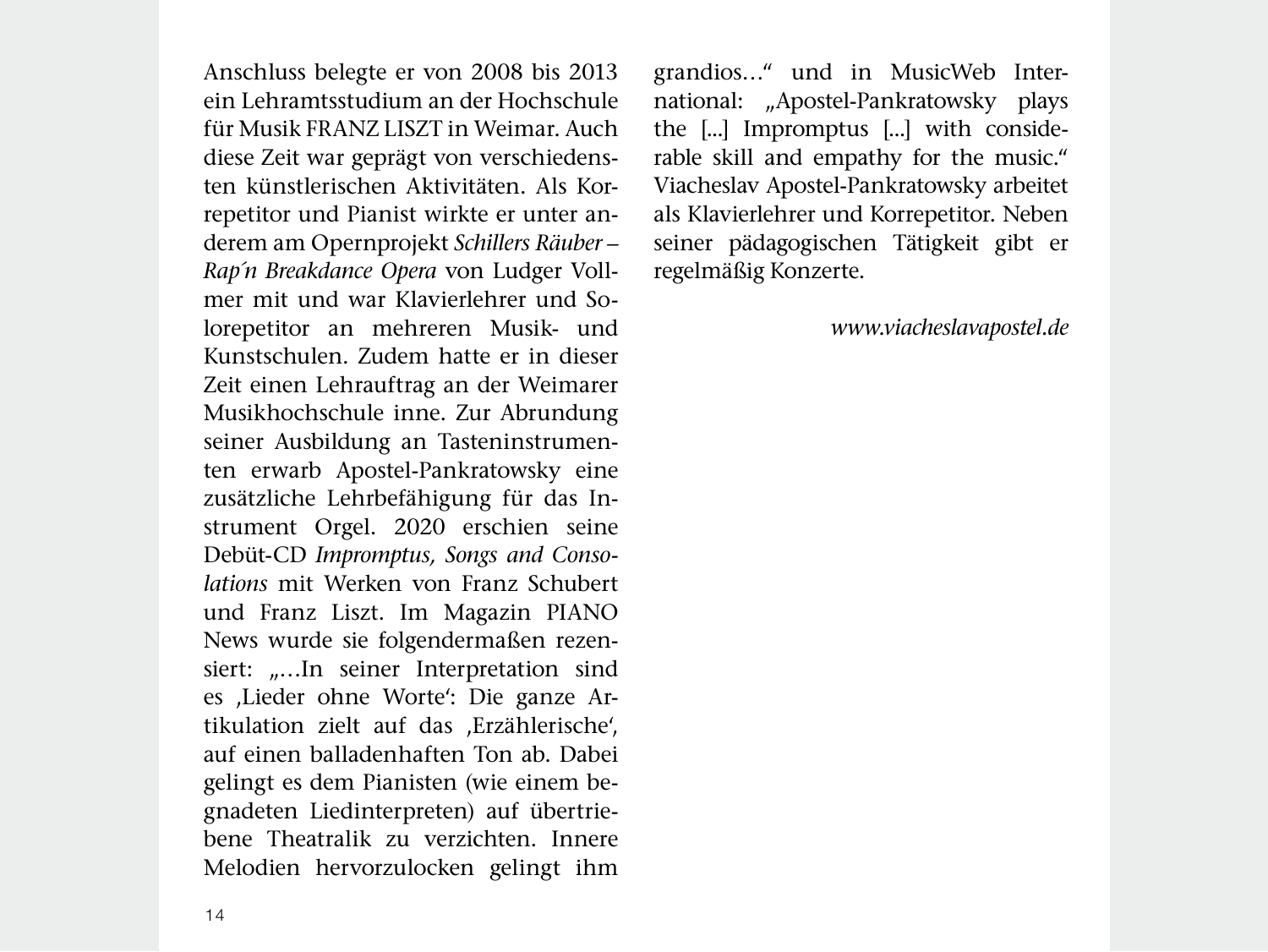